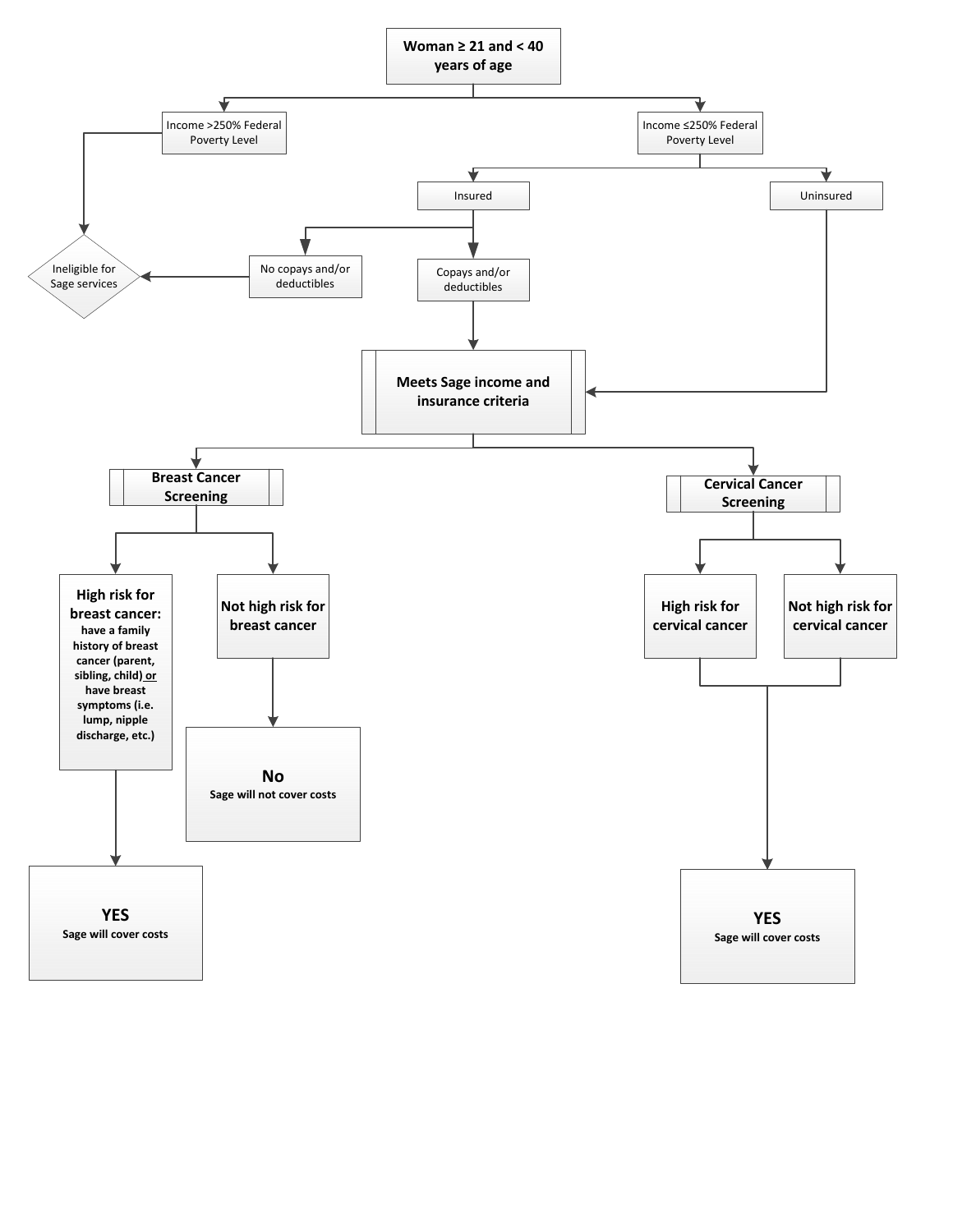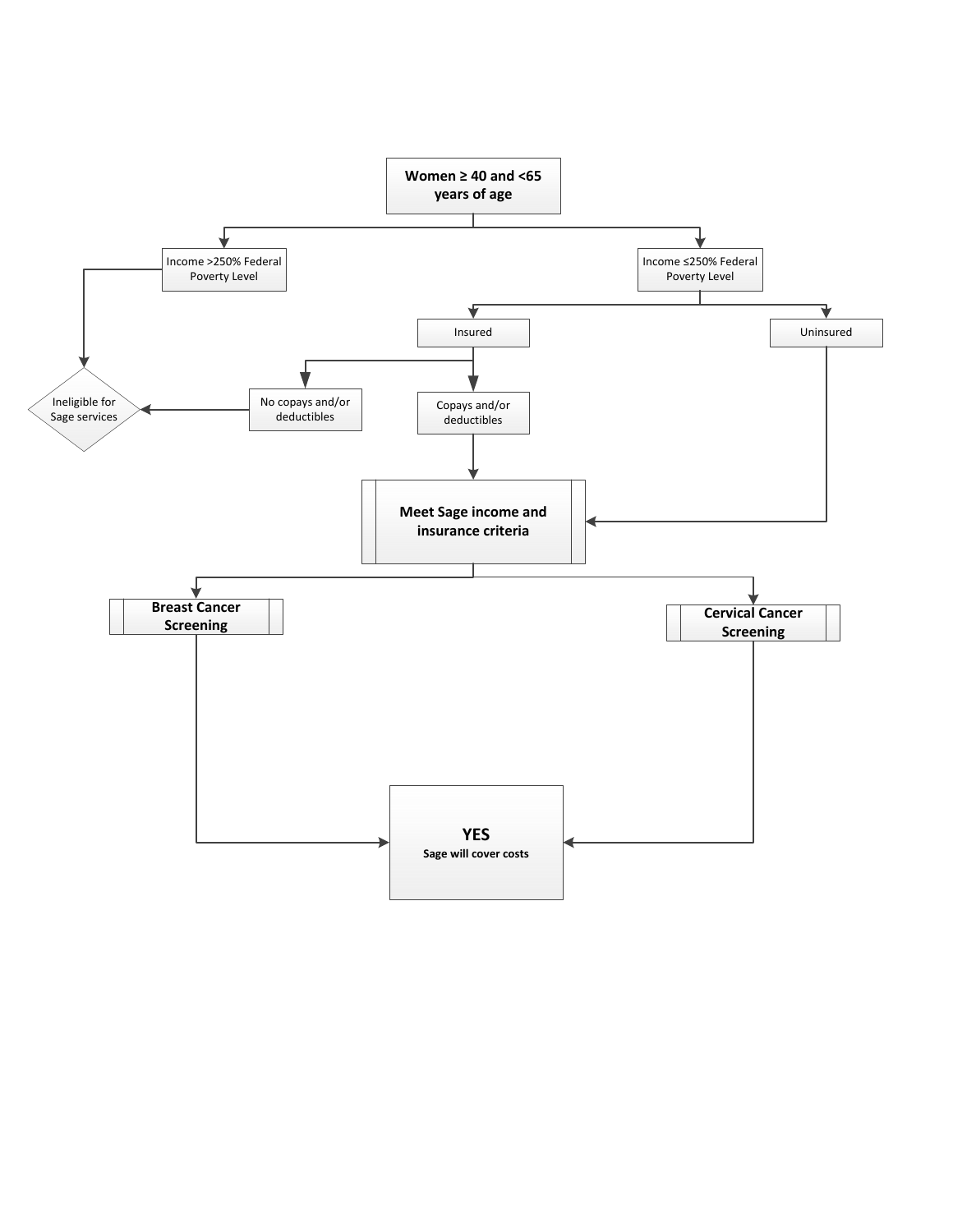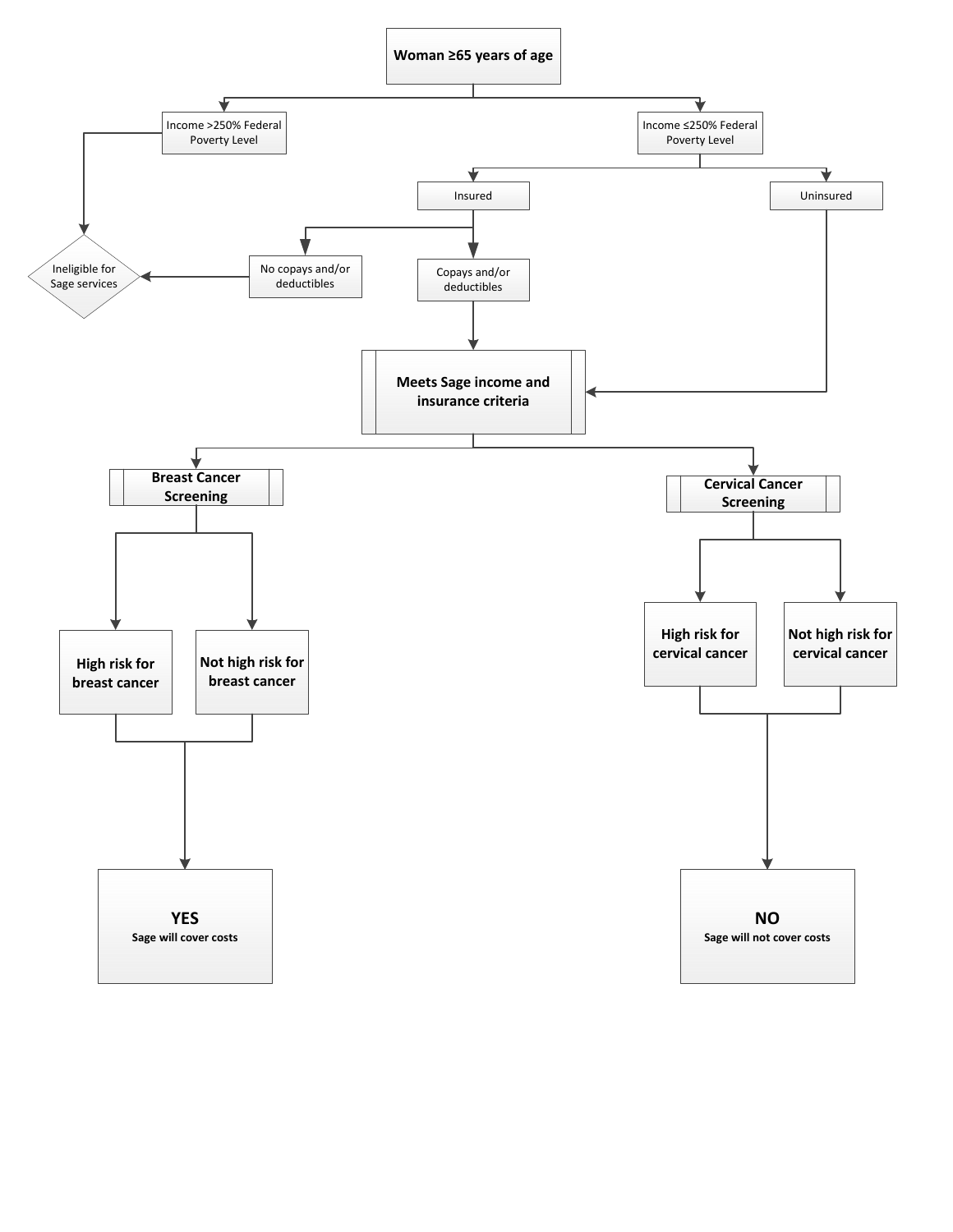

Updated 7/20/2021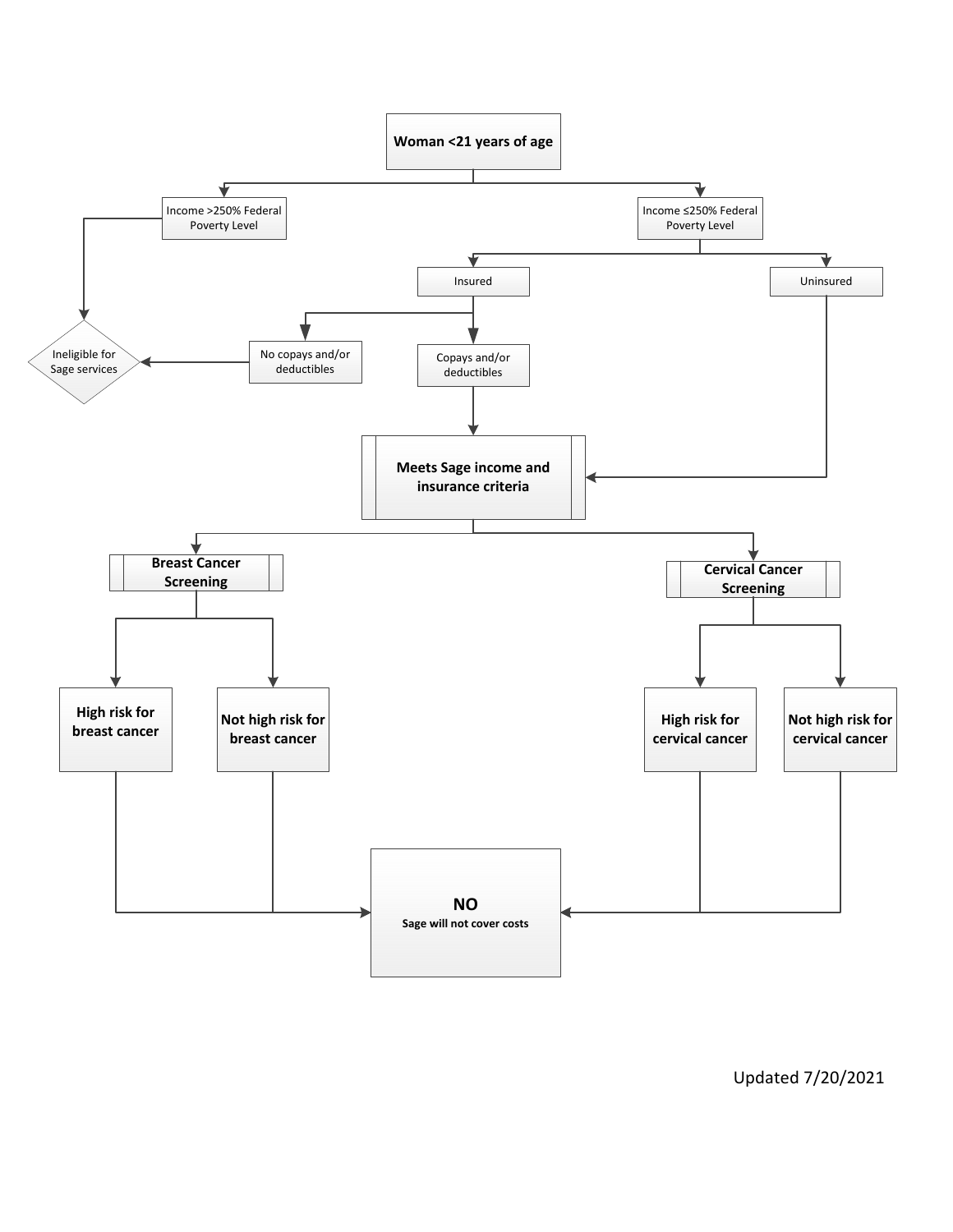# **MAN** DEPARTMENT

## **Decision Trees to Determine Eligibility for Sage Screening Programs**

### **Women 21 years and older and less than 40 years**

#### Income Guidelines

**First Path:** A woman 21 years and older and less than 40 years with an income greater than 250% of the federal poverty level is ineligible (not eligible) for Sage screening services.

#### Insured

**Second Path:** A woman 21 years and older and less than 40 years with an income less than 250% of the federal poverty level that has insurance with no copays and or deductibles is ineligible (not eligible) for Sage screening services.

**Third Path**: A woman 21 years and older and less than 40 years with an income less than 250% of the federal poverty level that has insurance with copays and or deductibles meets Sage income and insurance criteria; therefore, she can select either the breast cancer screening or cervical cancer screening eligibility path.

#### Uninsured

**Fourth Path:** A woman 21 years and older and less than 40 years with an income less than 250% of the federal poverty level who is uninsured (does not have health insurance) meets Sage income and insurance criteria; therefore, she can select either the breast cancer screening or cervical cancer screening eligibility path.

#### Breast Cancer Screening

**Fifth Path**: If a woman 21 years and older and less than 40 years is high risk for breast cancer (has a family history of breast cancer such as a parent, sibling, or child) or has breast cancer symptoms (lump, nipple discharge, etc.), she is eligible to have Sage cover her breast cancer screening costs.

**Sixth Path:** If a woman 21 years and older and less than 40 years is not high risk for breast cancer, Sage will not cover her breast cancer screening costs.

#### Cervical Cancer Screening

**Seventh Path:** Regardless of whether a woman 21 years and older and less than 40 years is high risk or not high risk for cervical cancer, Sage will cover her cervical cancer screening costs.

## **Women 40 years and older andl** 1 **ess than 65 years**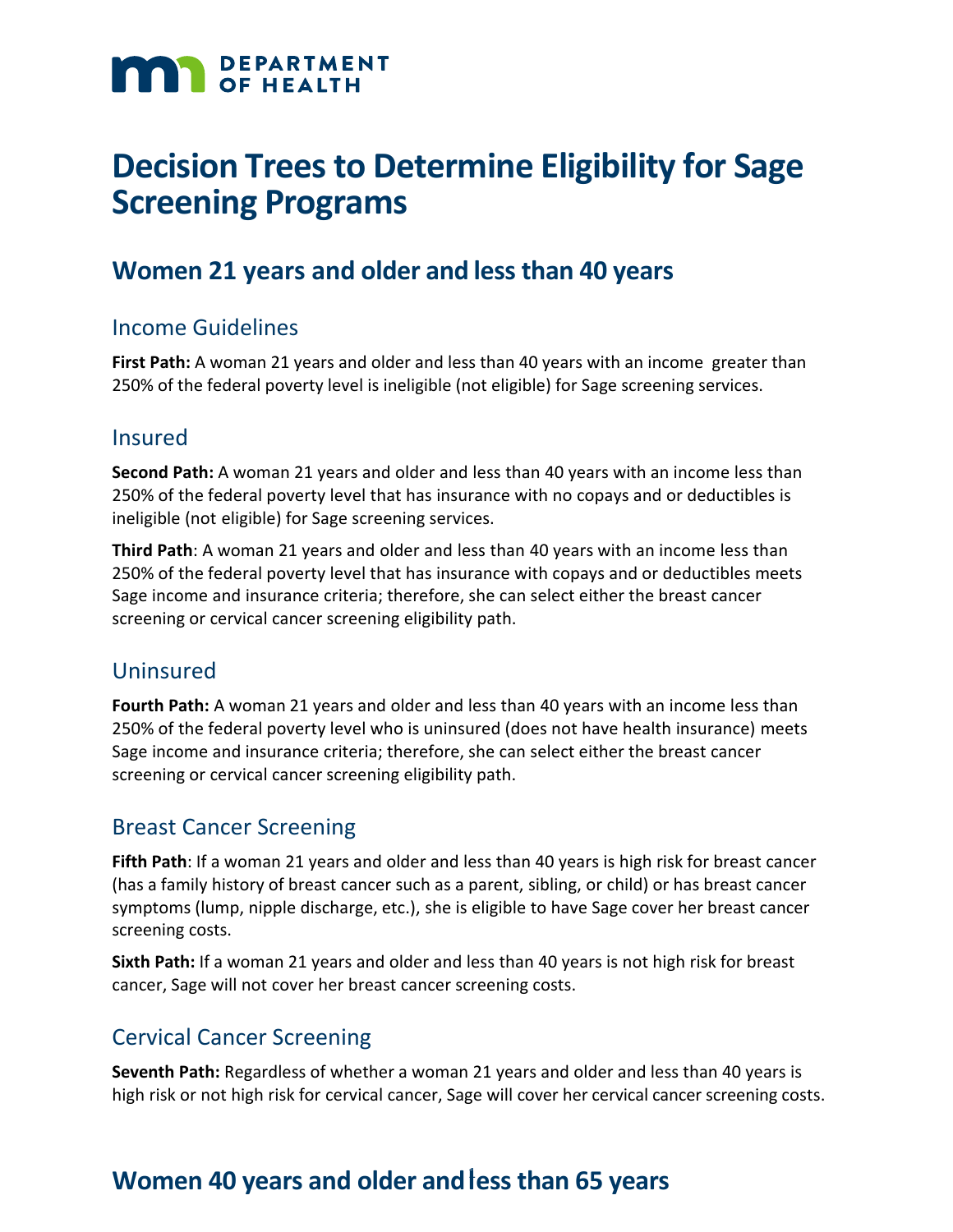#### Income Guidelines

**First Path:** A woman 40 years and older and less than 65 years with an income greater than 250% of the federal poverty level is ineligible (not eligible) for Sage screening services.

#### Insured

**Second Path:** A woman 40 years and older and less than 65 years with an income less than 250% of the federal poverty level and with insurance that has no copays and or deductibles is ineligible (not eligible) for Sage screening services.

**Third Path**: A woman 40 years and older and less than 65 years with an income less than 250% of the federal poverty level and with insurance that has copays and or deductibles meets Sage income and insurance criteria; therefore, she can select either the breast cancer screening or cervical cancer screening eligibility path.

#### Uninsured

**Fourth Path:**A woman 40 years and older and less than 65 years with an income less than 250% of the federal poverty level who is uninsured (does not have health insurance) meets Sage income and insurance criteria; therefore, she can select the breast cancer screening and/ or cervical cancer screening eligibility path.

#### Breast Cancer Screening

**Fifth Path:** Sage will cover the costs for breast cancer screening.

#### Cervical Cancer Screening

**Sixth Path:** Sage will cover the costs for cervical cancer screening.

## **Women greater than 65 years of age**

#### Income Guidelines

**First Path:** A woman over 65 years of age with an income greater than 250% of the federal poverty level is ineligible (not eligible) for Sage screening services.

#### Insured

**Second Path:** A woman over 65 years of age with an income less than 250% of the federal poverty level who has insurance with no copays and/or deductibles is ineligible (not eligible) for Sage screening services.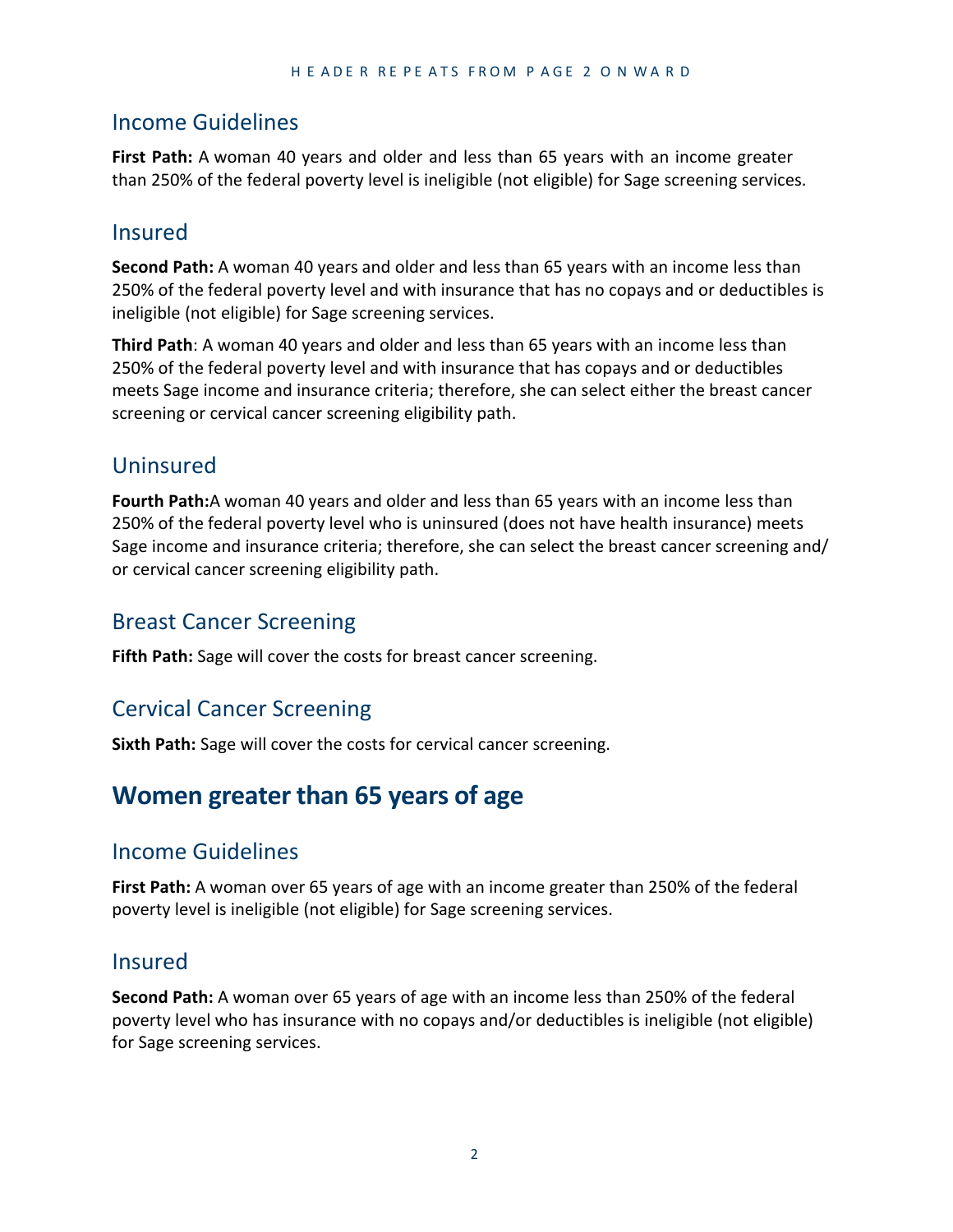**Third Path**: A woman over 65 years of age with an income less than 250% of the federal poverty level who has insurance with copays and/or deductibles meets Sage income and insurance criteria and can select the breast cancer screening and/or cervical cancer screening eligibility path.

#### Breast Cancer Screening

**Fourth Path:** When a woman over 65 years of age meets Sage income and insurance criteria, Sage will cover her breast cancer screening costs regardless of whether she is high risk or not high risk.

#### Cervical Cancer Screening

**Fifth Path:** Regardless of being high risk or not high risk for cervical cancer, Sage will not cover cervical cancer screening costs for a woman over 65 years of age.

## **Woman less than 21 years of age**

#### Income Guidelines

**First Path:** A woman under 21 years of age with an income greater than 250% of the federal poverty level is ineligible (not eligible) for Sage screening services.

#### Insured

**Second Path:** A woman under 21 years of age with an income less than 250% of the federal poverty level who is insured and has no copays and or deductibles is ineligible (not eligible) for Sage screening services.

**Third Path**: A woman under 21 years of age with an income less than 250% of the federal poverty level who is insured and has copays and or deductibles meets Sage income and insurance criteria and can select the breast cancer screening and/or cervical cancer screening eligibility path.

#### Uninsured

**Fourth Path:** A woman under 21 years of age with an income less than 250% of the federal poverty level who is uninsured (does not have health insurance) and meets Sage income and insurance criteria can select the breast cancer screening or cervical cancer screening eligibility path.

#### Breast Cancer Screening

**Fourth Path:** Regardless of being high risk or not high risk for breast cancer, Sage will not cover breast cancer screening costs for a woman under 21 years of age.